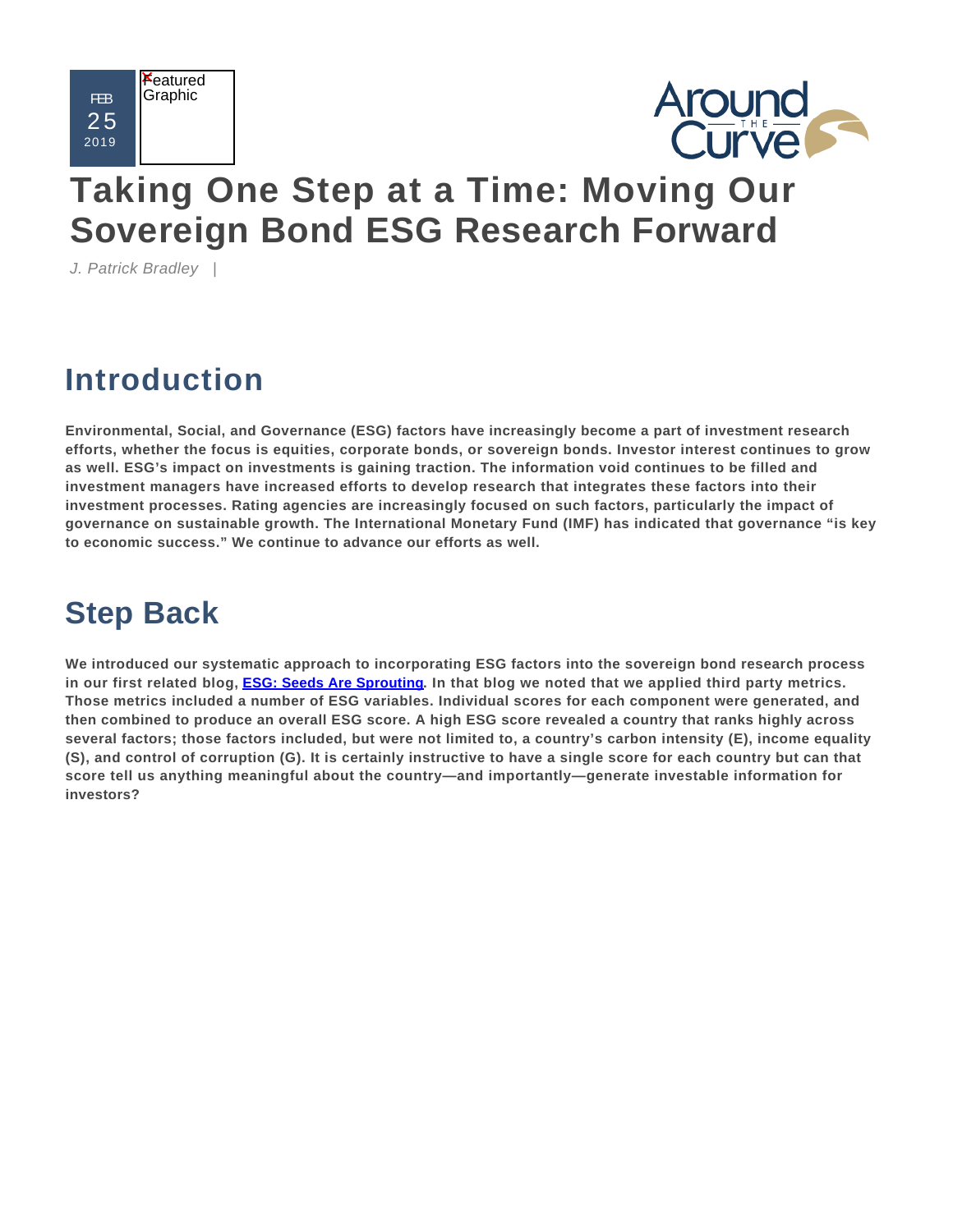### **Chart 1: Interest Rate Spread and Composite ESG Score**

As of 1/31/2019



Source: Bloomberg (© 2019, Bloomberg Finance LP), Brandywine Global,, and Macrobond

**We've done this in Chart 1 above by taking our ESG score and determining if it "explains" a country's interest rate spread relative to the 10-year U.S. Treasury note. The score produces the expected cross sectional results. The conclusion is simple: the higher a country's ESG score, the more compressed its interest rate spread. The interest cost on the debt is lower for the higher-scoring countries. For low-scoring countries the signal is higher debt cost, and could serve as an early warning of a credit rating agency credit downgrade.** 

**Another insight can be gleaned from the scatter plot: given a specific ESG score, a country's interest-rate spread may be "high" or "low" relative to the model-specified relationship, also known as the fitted line. For example—and this suggests the investment opportunity— a country whose interest-rate spread is trading well above that specified by the model. There is the potential for a mean reversion opportunity. A country with a yield spread "above" what its ESG score might suggest could be expected to compress. However, this simple equation isn't sufficient to draw this conclusion. The investment case would have to be bolstered and validated by in-depth country and business cycle analyses. But, the ESG score helped identify investment potential. Now let us take the step forward.** 

### **Step Forward**

**The step forward needs to incorporate ESG directly into the research evaluation process. We took a page from HSBC's Fixed Income Research Group, which created its own ESG model and more importantly, introduced an ESG factor into its Sovereign Credit Risk Score. We analyzed their model with the thought of making this research a part of our overall ESG efforts. Table 1 below depicts our utilization of the HSBC framework and reflects emerging market (EM) countries that are a part of our investment opportunity set.**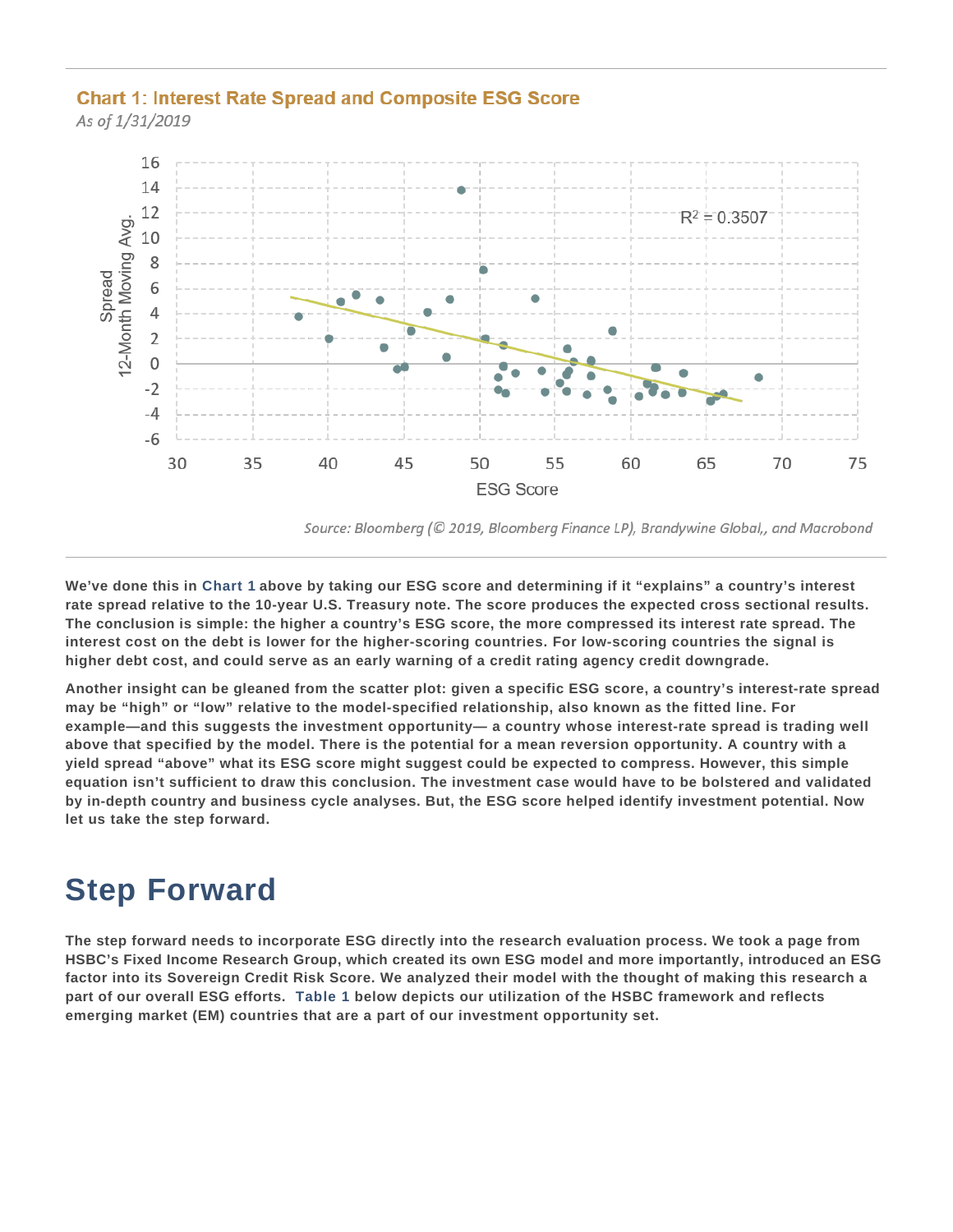### **Table 1: Selected EM Country Credit Scoring Model**

Rankings | Lowest Rank = Least Risky | As of 2/19/2019

| Countries  | Real GDP Growth  | Inflation      | CA Balance, % of<br>GDP | Fiscal Balance, % of<br>GDP | External Debt, % of<br><b>GDP</b> | Import Cover Ratio | Credit Growth:<br>Non-Financial<br>Corporation | Effectiveness<br>Government | Composite Score | Strategic Score | Composite Score<br>using Strategic<br>Score) |
|------------|------------------|----------------|-------------------------|-----------------------------|-----------------------------------|--------------------|------------------------------------------------|-----------------------------|-----------------|-----------------|----------------------------------------------|
| <b>CZK</b> | $10\,$           | 8              | 6                       | $\overline{4}$              | 15                                | 5                  | 7                                              | 3                           | 58              | $\mathbf 1$     | 56                                           |
| ZAR        | 15               | 13             | 14                      | 13                          | 9                                 | 8                  | 8                                              | 8                           | 88              | 8               | 88                                           |
| <b>BRL</b> | 14               | $11\,$         | 9                       | 15                          | $\overline{2}$                    | $\mathbf 1$        | $\mathbf 1$                                    | 14                          | 67              | 13              | 66                                           |
| <b>KRW</b> | 8                | 3              | $\overline{2}$          | 3                           | $\sqrt{4}$                        | $\overline{7}$     | 5                                              | $\overline{2}$              | 34              | $\sqrt{4}$      | 36                                           |
| <b>CLP</b> | $\boldsymbol{9}$ | 6              | 13                      | 8                           | 13                                | 10                 | $\overline{2}$                                 | $\sqrt{4}$                  | 65              | $\mathbf 2$     | 63                                           |
| <b>HUF</b> | 5                | 9              | $\overline{7}$          | 14                          | 14                                | 15                 | 9                                              | 15                          | 88              | 5               | 78                                           |
| <b>MYR</b> | 6                | $\mathbf 1$    | 4                       | 10                          | 12                                | 11                 | 10                                             | 5                           | 59              | $\,$ 6 $\,$     | 60                                           |
| <b>CNY</b> | $\overline{2}$   | 5              | 5                       | $1\,$                       | $\mathbf 1$                       | $\overline{2}$     | 13                                             | $1\,$                       | 30              | 11              | 40                                           |
| <b>INR</b> | $\mathbf 1$      | $\overline{7}$ | 12                      | 12                          | 3                                 | $\sqrt{6}$         | 12                                             | 10                          | 63              | 14              | 67                                           |
| <b>MXN</b> | $11\,$           | 12             | $11\,$                  | 9                           | $\overline{7}$                    | 13                 | 14                                             | 13                          | 90              | 9               | 86                                           |
| <b>PLN</b> | $\mathsf 3$      | $\sqrt{4}$     | $10\,$                  | 5                           | $11\,$                            | 12                 | $\overline{4}$                                 | $\,$ 6 $\,$                 | 55              | $\mathsf 3$     | 52                                           |
| THB        | $\overline{7}$   | $\overline{2}$ | 3                       | $11\,$                      | 6                                 | $\sqrt{4}$         | 6                                              | $\overline{7}$              | 46              | $\overline{7}$  | 46                                           |
| <b>IDR</b> | $\sqrt{4}$       | $10\,$         | 15                      | 6                           | $\bf8$                            | 9                  | 11                                             | 12                          | 75              | 15              | 78                                           |
| <b>RUB</b> | 12               | 14             | $\,1\,$                 | $\overline{2}$              | 5                                 | 3                  | 3                                              | 9                           | 49              | 12              | 52                                           |
| <b>TRY</b> | 13               | 15             | 8                       | $\overline{7}$              | $10\,$                            | 14                 | 15                                             | 11                          | 93              | $10\,$          | 92                                           |

Source: Bloomberg (© 2019, Bloomberg Finance LP), Brandywine Global,, Haver Analytics and Macrobond

**What should be obvious is that the macroeconomic, debt, and external variables are all the standard fare of country risk analysis, and are already an integral part of our research. The data are all the most currently available and forecasts are not used. We then simply ordered the data, giving a rank of 1 to 15, with 1 being the best and posing the least risk, 15 the worst. India, for example, has the fastest current economic growth rate, while Russia exhibits the largest current account surplus. So these two countries rank first in those categories, while Brazil has the largest budget deficit, giving it a rank of 15. The key: a lower rank suggests a lower risk.** 

**We have added two governance scores, the World Bank's governance effectiveness and the government (G) score from our third party governance component. The advantage of using our G is that it captures more than just governance, but adds political risk and ease of doing business measures. This is the twist that HSBC added to its sovereign scoring framework, the governance factor.** 

**Now we create a composite score. Unlike the HSBC analysis, we decided not to weight the factors for now, believing more work is needed to divine the applicable factor weights. Second, we simply summed the variable rankings to create a composite score. Note there are two composite scores, one that includes just government effectiveness and the other a more comprehensive governance indicator. The country rankings between the two composites differ. This raises the question of which composite ranking is best, particularly in explaining a country's risk. We tested this econometrically, running separate regressions for each composite. For the risk measure we used credit default swaps (CDS).**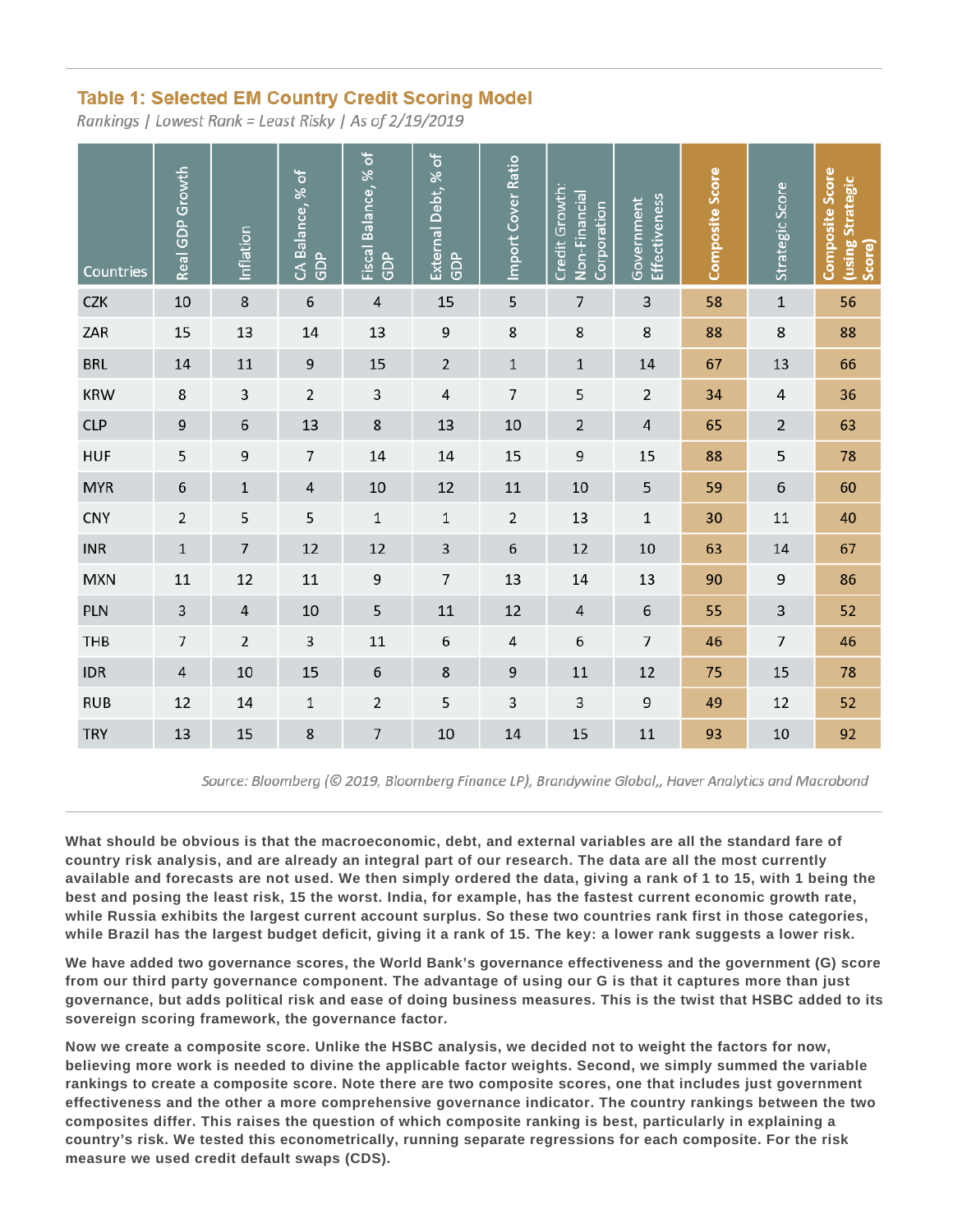### **Chart 2: 5-Year CDS versus Our ESG Score**

As of 2/19/2019



\* Factors included in our composite ESG Score are Brandywine Global's Governance Score, Real GDP Growth, Inflation, Current Account Balance, Fiscal Balance, External Debt, Import Cover Ratio, and Credit Growth." Source: Bloomberg (© 2019, Bloomberg Finance LP), Brandywine Global, Haver Analytics and Macrobond

**We report the best fitting model in Chart 2 above. That just happens to be the model that includes our more comprehensive governance score in the credit framework. This model produced the higher R-squared of the two. As a result, the HSBC-sourced credit scoring model with the addition of our comprehensive governance score appears to "fit" the 5-year country CDS reasonably well. This model may identify a pricing anomaly that could be potentially exploited. Of note are the countries that lay above the fitted line. Particularly, the Russia ruble and Brazilian real suggest an opportunity for CDS to fall; CDS and interest-rate spreads are highly correlated. The above model could be used to identify potential long or short positions, and investments where interest-rate compression could occur. That would be a return-generating investment for a sovereign bond investor. As always, further fundamental analysis is required to identify the investment catalyst.** 

### **One Step In Front Of the Other: Some Implications**

**By utilizing the HSBC framework we were able to incorporate governance into a credit scoring framework. However, this is not the end all and be all. The future steps to further develop the ESG framework of our analysis are partially listed below:** 

- **Consider adding social and environmental factors to the scoring framework. Earlier research has shown 1. these components to offer less explanatory value, since these forces tend to act on economies over longer periods of time and the data frequency is limiting.**
- **A variable weighting scheme needs to be developed. We would expect some variables to be more 2. important than others.**
- **A history needs to be created. Our overview here focused on a point in time, but it is important to know 3. how these variables change over time, whether there is improvement or deterioration. Is there predictive potential?**
- **Increase the country coverage of this analysis. For this review we just looked at a subset of emerging 4.market countries. Taking a cue from HSBC's analysts, we need to add other countries, both emerging**